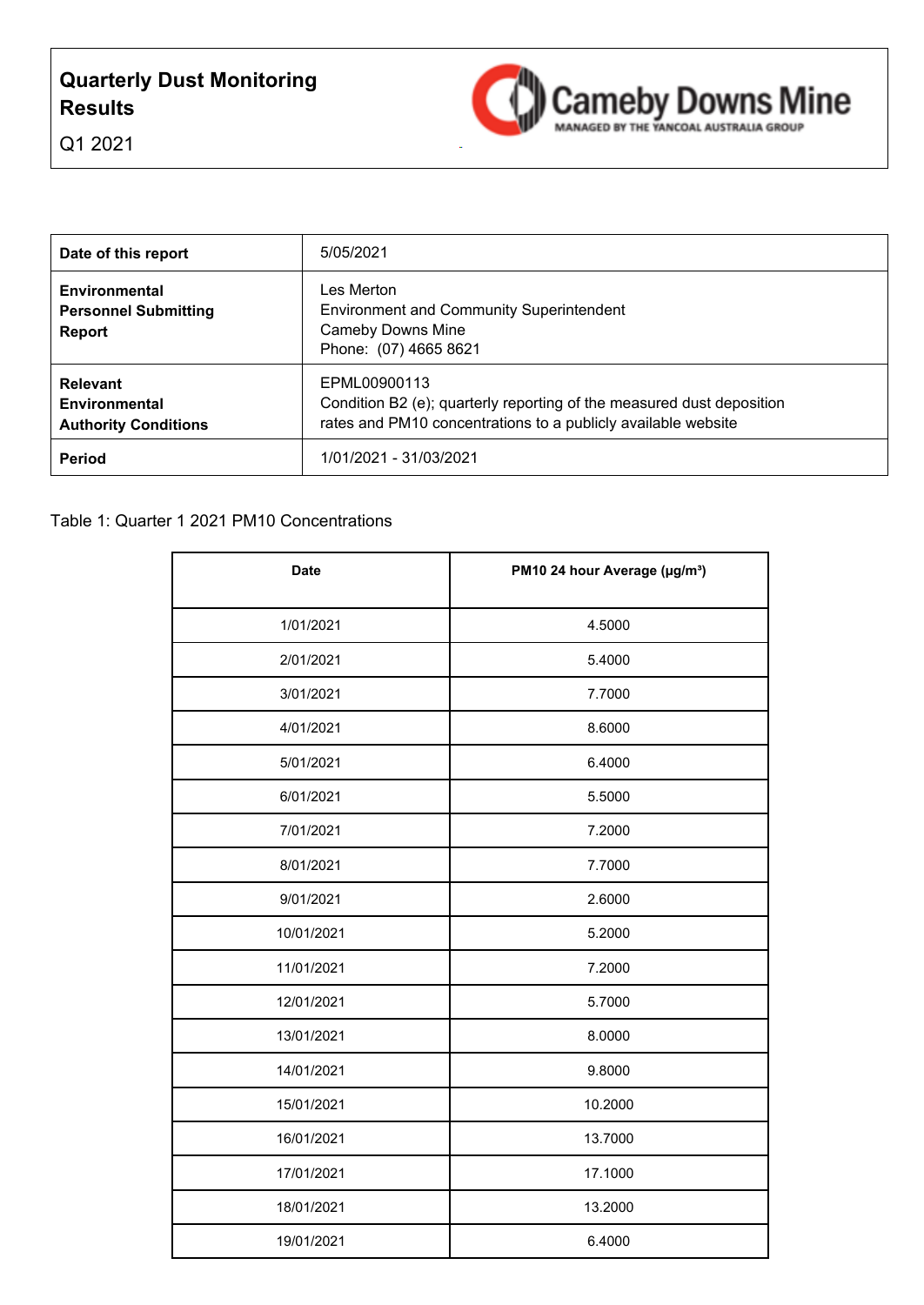



|            | PM10 24 hour Average (µg/m <sup>3</sup> ) |
|------------|-------------------------------------------|
| 20/01/2021 | 4.7000                                    |
| 21/01/2021 | 13.0000                                   |
| 22/01/2021 | 11.2000                                   |
| 23/01/2021 | 13.5000                                   |
| 24/01/2021 | 10.0000                                   |
| 25/01/2021 | 5.7000                                    |
| 26/01/2021 | 6.5000                                    |
| 27/01/2021 | 10.1000                                   |
| 28/01/2021 | 10.5000                                   |
| 29/01/2021 | 11.0000                                   |
| 30/01/2021 | 10.0000                                   |
| 31/01/2021 | 9.3000                                    |
| 1/02/2021  | 31.8000                                   |
| 2/02/2021  | 13.1000                                   |
| 3/02/2021  | 17.3000                                   |
| 4/02/2021  | 8.9000                                    |
| 5/02/2021  | 8.2000                                    |
| 6/02/2021  | 8.2000                                    |
| 7/02/2021  | 11.8000                                   |
| 8/02/2021  | 8.0000                                    |
| 9/02/2021  | 10.7000                                   |
| 10/02/2021 | 14.8000                                   |
| 11/02/2021 | 13.8000                                   |
| 12/02/2021 | 7.2000                                    |
| 13/02/2021 | 12.6000                                   |
| 14/02/2021 | 11.1000                                   |
| 15/02/2021 | 5.8000                                    |
| 16/02/2021 | 8.5000                                    |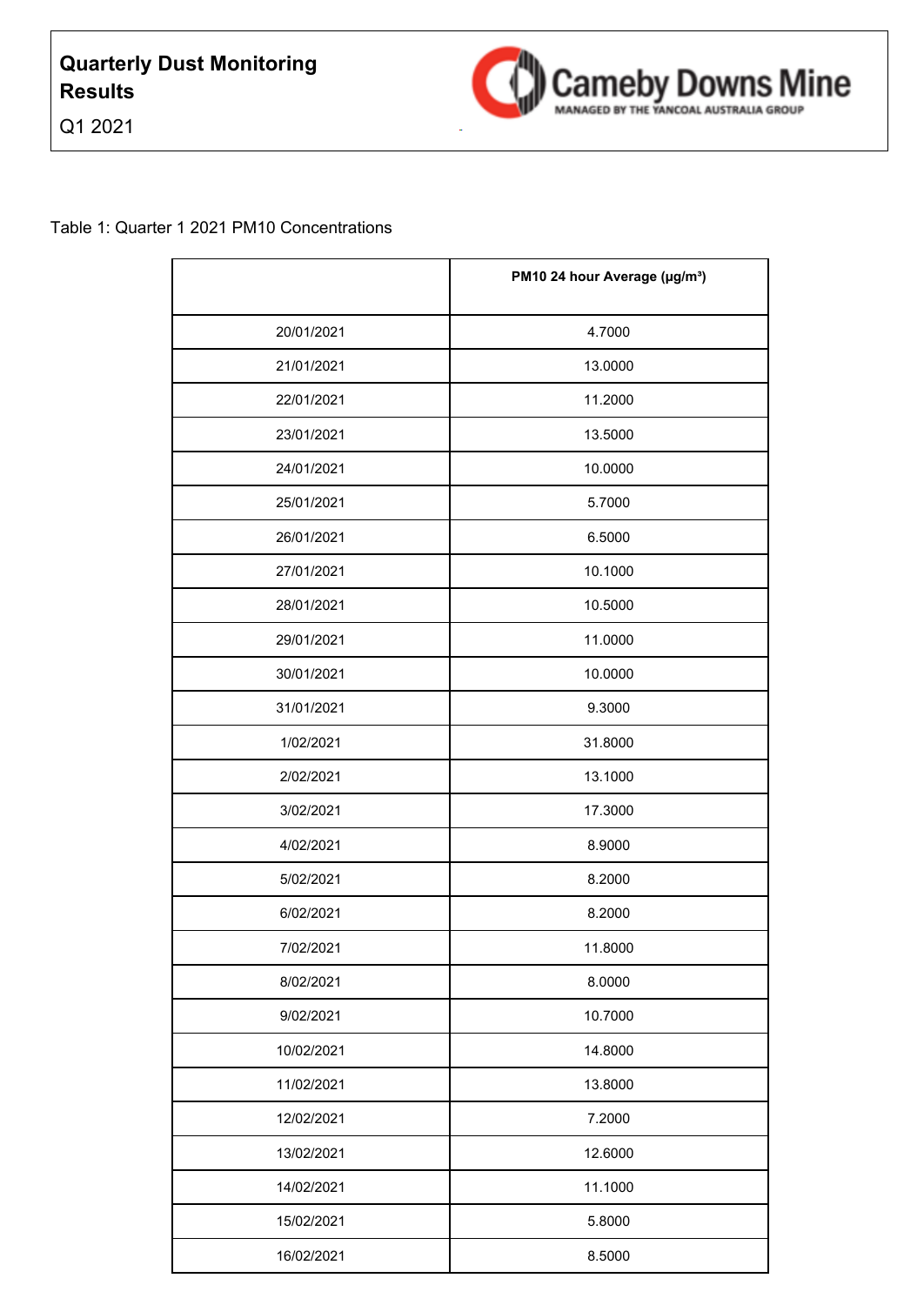



|            | PM10 24 hour Average (µg/m <sup>3</sup> ) |
|------------|-------------------------------------------|
| 17/02/2021 | 9.8000                                    |
| 18/02/2021 | 6.3000                                    |
| 19/02/2021 | 6.1000                                    |
| 20/02/2021 | 5.1000                                    |
| 21/02/2021 | 9.9000                                    |
| 22/02/2021 | 12.4000                                   |
| 23/02/2021 | 12.3000                                   |
| 24/02/2021 | 37.6000                                   |
| 25/02/2021 | 9.1000                                    |
| 26/02/2021 | 9.3000                                    |
| 27/02/2021 | 9.0000                                    |
| 28/02/2021 | 8.2000                                    |
| 1/03/2021  | 8.4000                                    |
| 2/03/2021  | 7.9000                                    |
| 3/03/2021  | 8.8000                                    |
| 4/03/2021  | 9.0000                                    |
| 5/03/2021  | 9.7000                                    |
| 6/03/2021  | 9.7000                                    |
| 7/03/2021  | 11.6000                                   |
| 8/03/2021  | 14.2000                                   |
| 9/03/2021  | 14.3000                                   |
| 10/03/2021 | 9.8000                                    |
| 11/03/2021 | 11.4000                                   |
| 12/03/2021 | 5.2000                                    |
| 13/03/2021 | 6.0000                                    |
| 14/03/2021 | 8.1000                                    |
| 15/03/2021 | 9.2000                                    |
| 16/03/2021 | 2.6000                                    |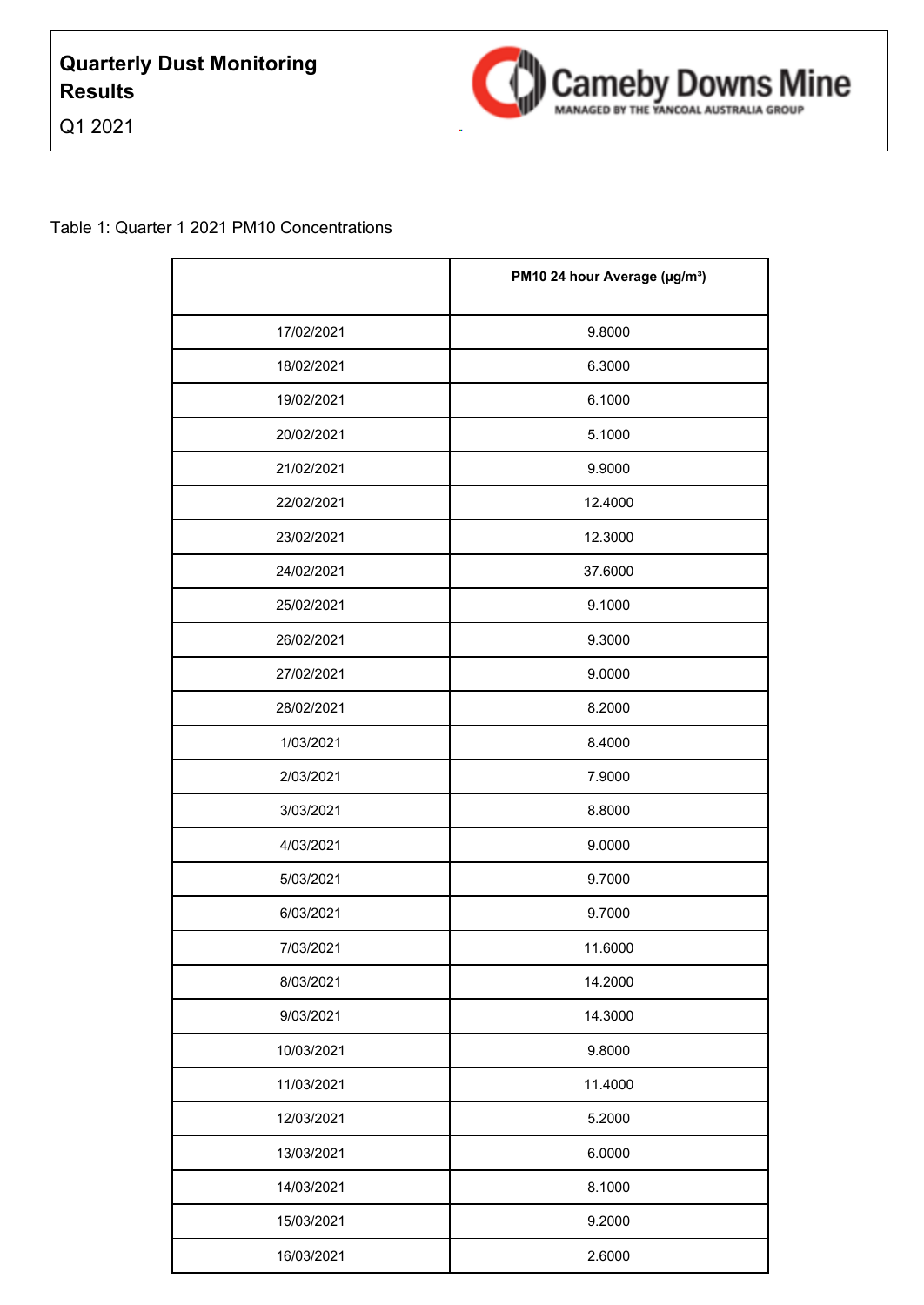



|            | PM10 24 hour Average (µg/m <sup>3</sup> ) |
|------------|-------------------------------------------|
| 17/03/2021 | 3.8000                                    |
| 18/03/2021 | 2.0000                                    |
| 19/03/2021 | 1.3000                                    |
| 20/03/2021 | 3.7000                                    |
| 21/03/2021 | 5.3000                                    |
| 22/03/2021 | 8.7000                                    |
| 23/03/2021 | 6.4000                                    |
| 24/03/2021 | 7.3000                                    |
| 25/03/2021 | 4.4000                                    |
| 26/03/2021 | 6.4000                                    |
| 27/03/2021 | 5.3000                                    |
| 28/03/2021 | 8.7000                                    |
| 29/03/2021 | 6.3000                                    |
| 30/03/2021 | 6.5000                                    |
| 31/03/2021 | 6.5000                                    |